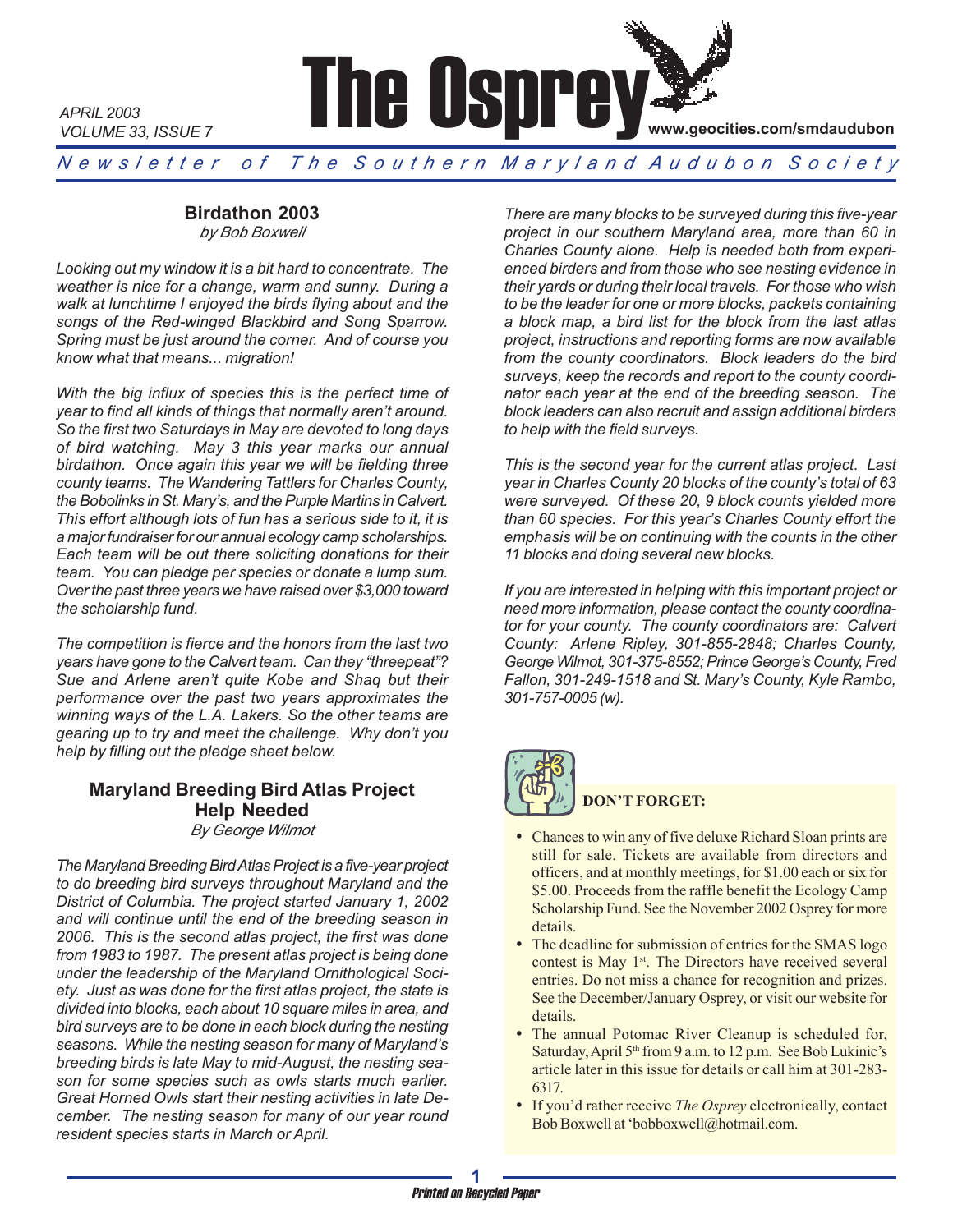### **The Third Annual Celebration of Earth Day on the Square in Leonardtown** *by Bob Boxwell*

*As I write this article in March, April seems but a dream. Ahhhh.... warm bright days, the landscape blushing green. SPRING! Flowers in bloom, trees in leaf, birds atwitter (yes it really is a word) all the things that make me smile. And way back in 1970 somebody (Gaylord Nelson) figured out how important April is to the spirit and that connection manifest itself in the celebration know as Earth Day.*

*This year we celebrate this special day on the square in Leonardtown on Sunday, April 13. The town blocks the square to vehicular traffic and for four hours (noon till 4:00 p.m.) you can breathe the clean air and enjoy the diversity that is Southern Maryland.*

*Some of this year's planned activities include a petting zoo, children's arts and craft projects, free art raffles, tree seedling giveaways, yoga and tai-chi demonstrations. Come learn about organic farming, the new hybrid cars from Toyota, oyster farming, sheep shearing and weaving, along with displays from Audubon, Sierra, Potomac River Association, and a new group the Friends of Myrtle Point Park. Enjoy live music and a wide variety of food available as well.*

*Good food and music, nice people, free raffles, activities for children and adults alike. Where else would you rather be? So please come out and join us to celebrate the mother of us all, the Planet Earth.*



#### **More Alaska Wildlands Under Threat** *by Tyler Bell*

*The federal Bureau of Land Management (BLM) is looking to open another 8.8 million acres of the National Petroleum Reserve -Alaska (the "Reserve") to oil exploration and development, and the public has two ways to let BLM know what they think about it! First, by attending a free public hearing right in Washington, DC on March 13th, and second by sending a comment into the BLM by April 2nd, 2003.*

*Originally established in 1923 as a secure source of oil for the U.S. Navy, President Gerald Ford moved authority of the Reserve from the Navy to the BLM in 1976 to allow for oil exploration, but production and development were prohibited until authorized by Congress. In 1980, Congress gave that authorization and allowed BLM to lease portions of the reserve for development purposes. To date, leases have been granted to nearly a dozen oil companies on more than 1.3 million acres, and operational drilling is expected to begin shortly. The BLM is now looking to lease another 8.8 million acres in the Northwest portion of the Reserve.*

*Unlike our fight to protect the Arctic National Wildlife Refuge from oil and gas drilling, the decision to drill or not drill is not a practical option on this Reserve - it's open for business. Audubon does not oppose additional oil leasing in the reserve's 8.8-million-acre Northwest Planning Area, so long as the area's special places and values are protected and all oil and gas activities are carried out with high environmental standards.*

### **Winter Bird Workshop** *by Bob Boxwell*

*After all the snow and cold weather, I was wondering if any people would show up for the morning workshop, much less whether any birds would appear. Getting there early to scout the area is no problem though, just open up the door. My first greeting was the cherink of an Eastern Towhee, followed quickly by the first of many flocks of Common (well named in this case) Grackles. A woodpecker flew into the hickory tree and I hear a Blue Jay scolding something off in the distance. A singing House Finch was in the same tree I recalled from a trip in the fall of 2001.*

*So it was looking good. I just hoped the birds would hang around. By 9 a.m. the group was here and most but not all of the birds (Brown Thrasher) remained on the premises. A walk around the parking lot picked up some common species like chickadee, titmouse, cardinal, junco, and whitethroat. The real treat came when we headed for the boat basin. Earlier I had only found a lone Greater Scaup floating around. We found this one, some Mallards, a lone Common Goldeneye, and then off in the distance a flock of something and they were moving pretty quickly. As they moved closer it became evident they were mergansers and with a moment identified as red-breasted. There were about 30 of them and what was remarkable was they were all diving in unison. It was like the synchronized swimming competition in the Olympics. They kept this up for a couple of minutes before chasing whatever their prey was out of our vision.*

*We ended up with a total of 27 species and got very close to some of them. Several of the trees and shrubs that still*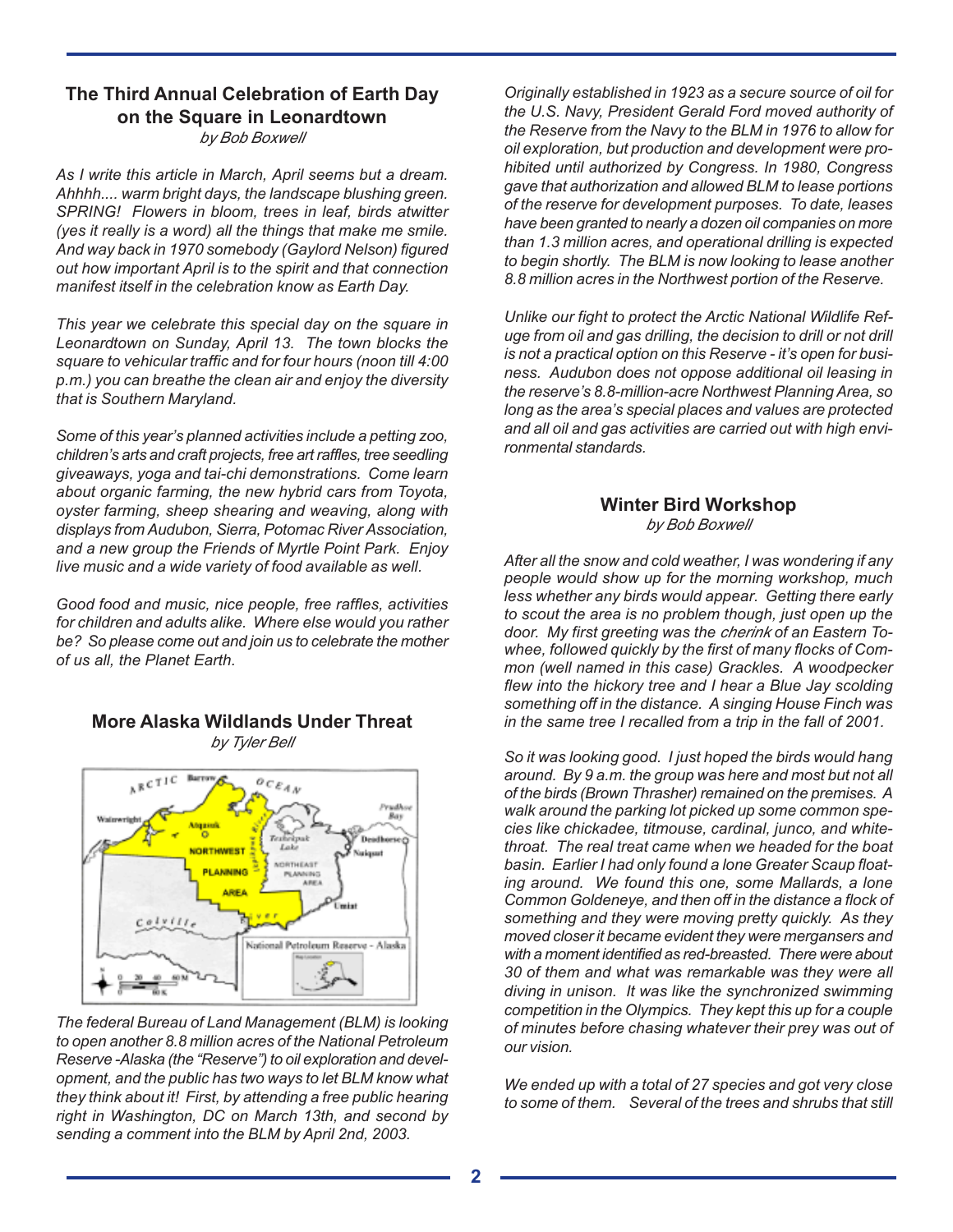*had fruit or berries were being jealously guarded by their "owners". This is my holly tree and I'm not leaving it!*

*We finished up by heading inside for 45 minutes of instruction. With the variety of bones, wings, skulls, feet, and study skins I have available, teaching about birds is just a matter of picking and choosing for my topic. Today was beaks and feet, followed by an identification worksheets for sparrows and woodpeckers.*

*I hope to be able to offer two quarterly programs to cover the four seasons. As we work the kinks out, I will be reporting back to you. In the mean time, you can check either the* SMAS web page (www.geocities.com/smdaudubon) or the museum's site (www.calvertmarinemuseum.com).

#### **Potomac River Cleanup, April 5th**

*by Bob Lukinic, Site Coordinator*

*It is time again for our membership to come to the help of our waterways. The annual Potomac River Cleanup will be on Saturday, April 5th from 9:a.m. to 12 noon rain or shine. The Southern Maryland Audubon Society, as in many previous years, is sponsoring the cleanup at Marshall Hall. The site is located at the westernmost end of Rt. 227 approximately 5 miles from Rt. 210 at Bryans Road, Charles County.*

*Every year after the volunteers are done there is such a great difference in the appearance, safety, and usefulness of the shoreline. The waterfront at Marshall Hall has progressively become less littered from the cumulative effect of the yearly cleanup. SMAS members, along with volunteers from the community, can take pride that this one-day-ayear effort has helped heal the river.*

*Gloves, trash bags, drinks, and snacks will be provided. So remember April 5th and we hope to see you there. For more information call Bob Lukinic at 301-283-6317.*

# **Donate Your Old Optics to Birders' Exchange**

*by Jane Kostenko and the American Birding Association*

*Researchers, educators, and conservationists in Latin America and the Caribbean are striving to protect birds and their habitats, but many are working without the most basic equipment, such as binoculars and field guides.*

*The American Birding Association's Birders' Exchange program collects donated new and used equipment and distributes it, free of charge, to associates in these countries.*

*You can help by bringing donated equipment to Southern Maryland Audubon monthly meetings in March, April, and May. Equipment, which must be in good working order (for example, binoculars must be in proper alignment, the focus wheel in operation, and the glass without flaws), includes optics, field guides, cameras, sound equipment, backpacks, laptops, etc.*

*Audubon members Tyler Bell and Jane Kostenko will act as couriers to take the donated equipment to the ABA convention in Eugene, Oregon, in late May. From there, ABA will arrange for the donations to be distributed to appropriate associates.*

*Donations are tax-deductible and will be acknowledged by a letter of receipt; include your name and mailing address with your donation to receive a receipt.*

# **WELCOME, NEW MEMBERS!**

*Lee Duer, Waldorf Brian Linville, Indian Head Carole Purcell, Lusby Michael Ayers, Lusby Philip Yeats, Lusby Heidi & Rick Granholm, Waldorf Kenny Cole, La Plata Jodi Johnson, Accokeek Christian Renner, La Plata Cami Schmidt, St Leonard Jan Shadday, Waldorf Norah Newberg, Piney Point Michael & Jane Picot, St. Inigoes Joan C. Brunton, Lusby Gloria Heisserman, Nanjemoy The Paul Jensen Family, Oxon Hill Richard Nowak, Clinton Jean Patente, Ft Washington Brian C. Powers, Chesapeake Beach Gordon & Lisa Rugh, Hollywood Linda Western, Broomes Island Joann Fischer, St Inigoes Linda A. Martin, Brandywine Alfred Thomas, La Plata Paul Waxman, Great Mills Christopher Cochran, Solomons*

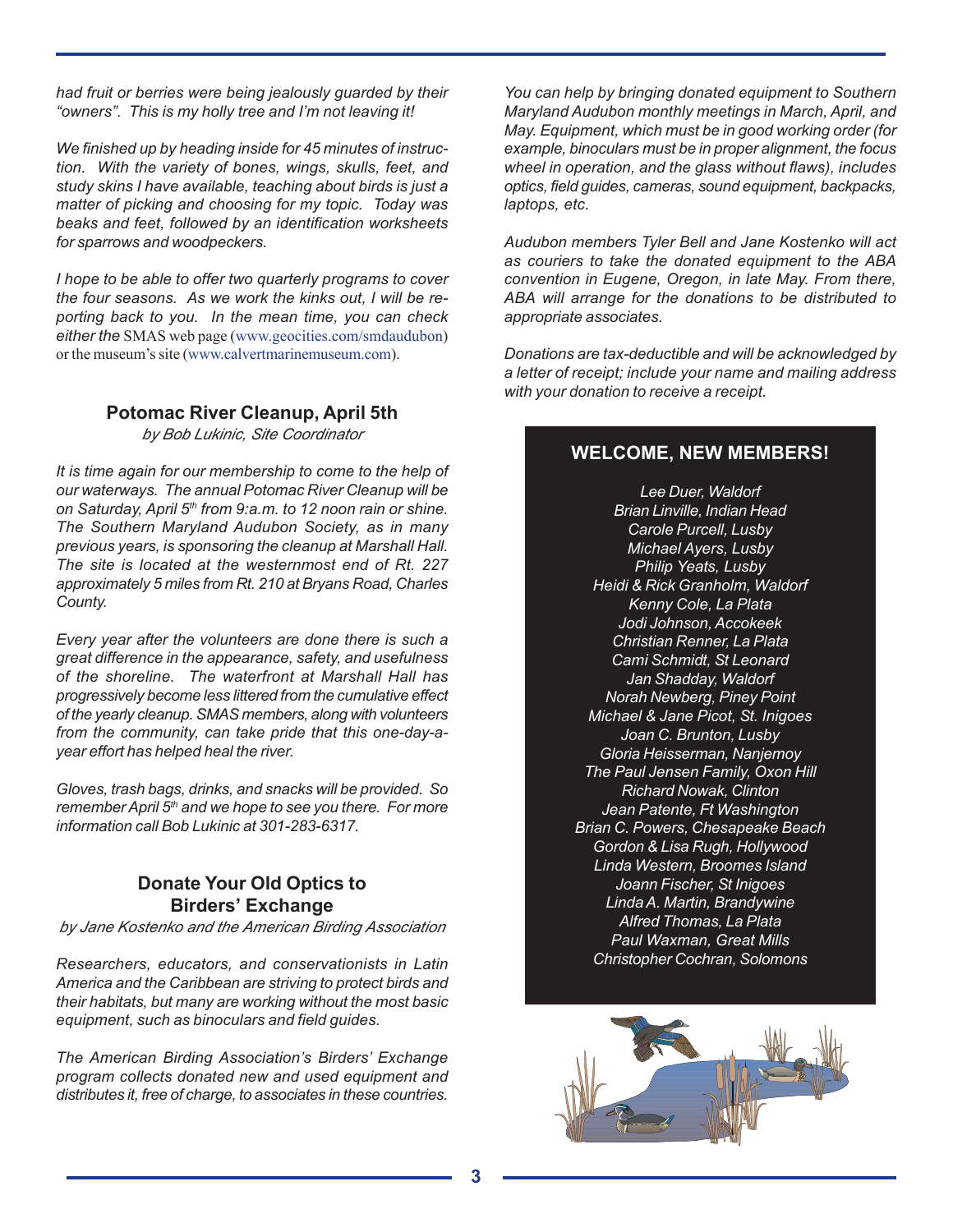# **Birders' Exchange Books Make More Friends**

*Birders are increasingly familiar with the American Birding Association's successes in supporting colleagues in Latin America with new and used field equipment and books through Birders' Exchange. While a real need exists for field guides for locales in the neotropics, lots of people don't realize that "North American" field guides are greatly needed, too!*

*Birders' Exchange particularly needs "Eastern Petersons" (for Cuban and other Caribbean distribution) and "National Geographics" (mainly for Mexico). Fortunately, both these volumes have recently been updated, making your older copy ideal for contribution to Birders' Exchange!*

*Jane Kostenko and Tyler Bell of California, Maryland, will serve as couriers of any donated items to the ABA convention in Eugene, OR, in early June. Bring your donations (books, backpacks, working binoculars and scopes, tripods) to the April and May SMAS meetings. You may also call Jane and Tyler at 301-862-4623, to arrange a drop-off of your donation any time prior to mid-May. Please include your name and mailing address with your items, so Birders' Exchange can acknowledge your tax-deductible donation with a receipt.*

*Of course, you may always send any birding equipment to Birders' Exchange, ABA, P.O. Box 6599 Colorado Springs CO 80934. You will receive a receipt for tax purposes.*

*For more details on Birders' Exchange see: http://www.americanbirding.org/bex/*



# **FOSTER PARENTS NEEDED**

*The gift of an osprey adoption becomes part of a special fund for the support of osprey research and raptor conservation projects in Southern Maryland. The foster parent receives:*

- *1) A certificate of adoption of an osprey fledgling banded with a numbered U.S. Fish and Wildlife Service leg band. The certificate gives the location and date the osprey was banded.*
- *2) Information on osprey ecology and migration patterns, a 5"x7" photo of a fledgling and information that Steve receives on the whereabouts or fate of the bird.*
	- *Interested? Here's how to become an Osprey parent. Send \$10.00, with the form, for each fledgling to be adopted to:*

# **Southern Maryland Audubon Society P.O. Box 181 Bryan's Road, Maryland 20616**

| <b>ADOPT AN OSPREY</b>  |  |                                               |  |  |  |
|-------------------------|--|-----------------------------------------------|--|--|--|
| Name:                   |  |                                               |  |  |  |
| Address:                |  |                                               |  |  |  |
|                         |  |                                               |  |  |  |
| <b>Amount Enclosed:</b> |  |                                               |  |  |  |
|                         |  |                                               |  |  |  |
|                         |  | You can choose to either adopt an Osprey from |  |  |  |
| <b>Patuxent River</b>   |  | Potomac River                                 |  |  |  |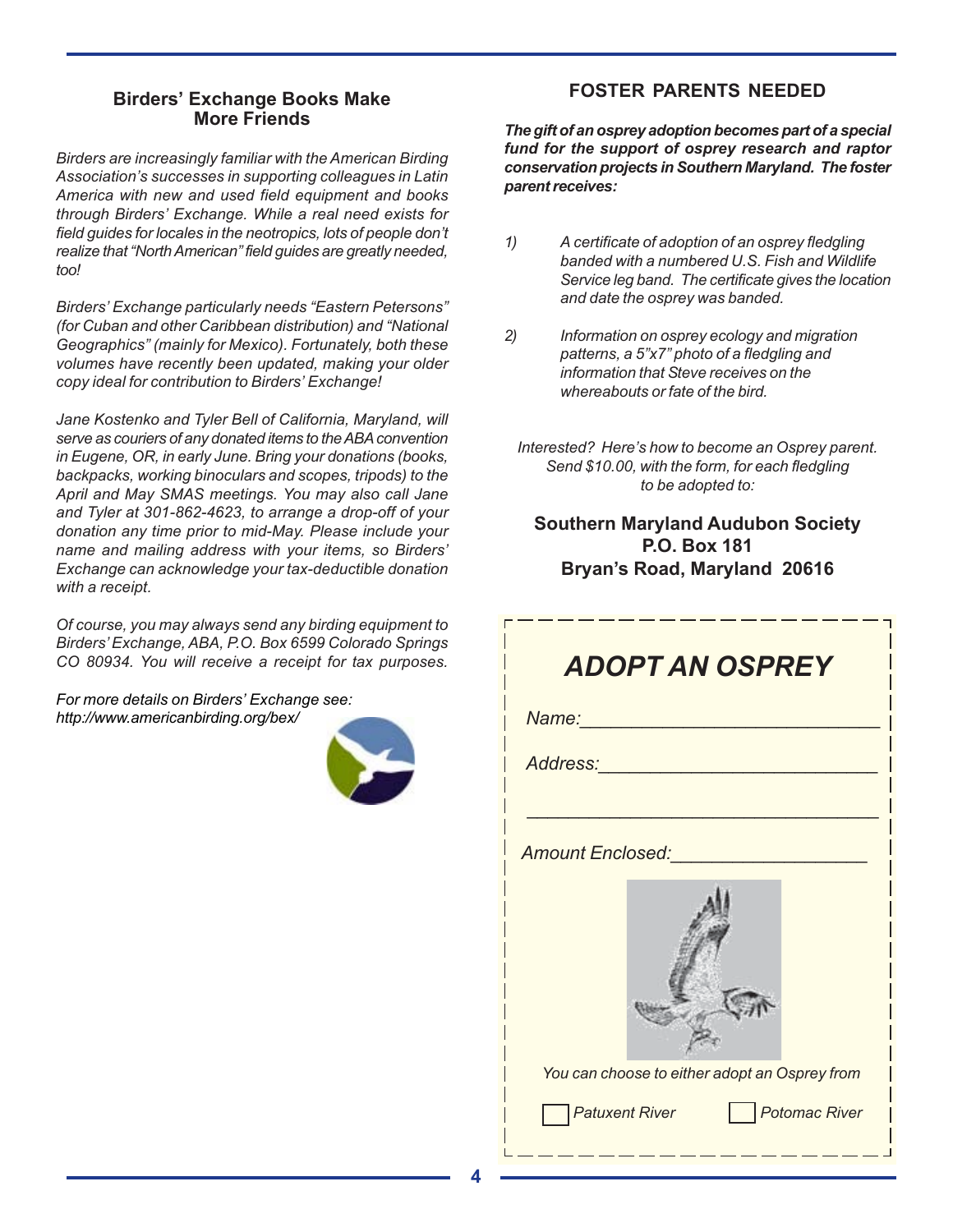### **Subscribe to** *Conservation Report*

*Conservation Report is the environmental legislative newsletter published each week during the Maryland General Assembly's legislative session by the Maryland Conservation Council. Conservation Report is an essential resource for anyone who wants to keep up with Maryland environmental issues and features bill synopses, hearing schedules, background information, and in depth articles on the activities of the legislature and environmental organizations.*

*A subscription to Conservation Report is \$30. You are encouraged to subscribe for your legislators and other elected officials at \$15 each. Since subscription fees do not cover the entire cost of publishing the newsletter, additional contributions are welcome. You may underwrite a weekly issue for a gift of \$300. Your gift will be acknowledged on the front page.*

*Make your check payable to Maryland Conservation Council, mark it for Conservation Report, and mail it, with the below information, to: Maryland Conservation Council, 1825 North Forest Park Avenue, Baltimore, MD 21207-6506. Contact George Tyson, 410-448-2362 or geotyson@qis.net.*

| Name                     | Home phone |
|--------------------------|------------|
| <i><b>\ddress</b></i>    | Work phone |
| <b>State</b><br>City and | Zir        |

| Home phone |  |
|------------|--|
| Work phone |  |
| Zip        |  |

*For legislators, list title and election district. Please give information for all subscriptions.*

### **NEW OR RENEWAL MEMBERSHIP APPLICATION**

○○○○○○○○○○○○○○○○○○○○○○○○○○○○○○○○○○○○○○○○○○○○○ ○○○○○○○○○○○○○○○○○○○○○○○

- $\Box$  Please enroll me as a member of the Audubon Family and the Southern Maryland Audubon Society. I will receive the chapter newsletter, *The Osprey*, and all my dues will support environmental efforts in Southern Maryland. **Make check payable to Southern Maryland Audubon Society.**
- $\Box$  Please enroll me as a member of the National Audubon Society and the local chapter, the Southern Maryland Audubon Society, at the Introductory Offer.I will receive the *Audubon* magazine, the chapter newsletter, *The Osprey*, and support National and local environmental causes. **Make check payable to National Audubon Society.**
- **Please renew** my membership in the National Audubon Society and the local chapter, the Southern Maryland Audubon Society. **Make check payable to National Audubon Society.**

| Name<br>Address |                         |      | <b>Attn: Membership</b><br><b>P.O.Box 181</b> | <b>Mail to: Southern Maryland Society</b> |  |
|-----------------|-------------------------|------|-----------------------------------------------|-------------------------------------------|--|
| City            | State                   | Zip  | <b>Bryans Road, MD 20616</b>                  |                                           |  |
|                 | <b>Chapter-OnlyDues</b> |      | <b>National Dues</b>                          |                                           |  |
|                 | (new/renewal)           |      | Introductory Offer - 1 year                   | \$20                                      |  |
|                 | Individual/Family       | \$20 | Introductory Offer – 2 year                   | \$30                                      |  |
|                 | Senior/Student          | \$15 | Senior/Student                                | \$15                                      |  |
|                 |                         |      | Renewal Rate                                  | \$35                                      |  |